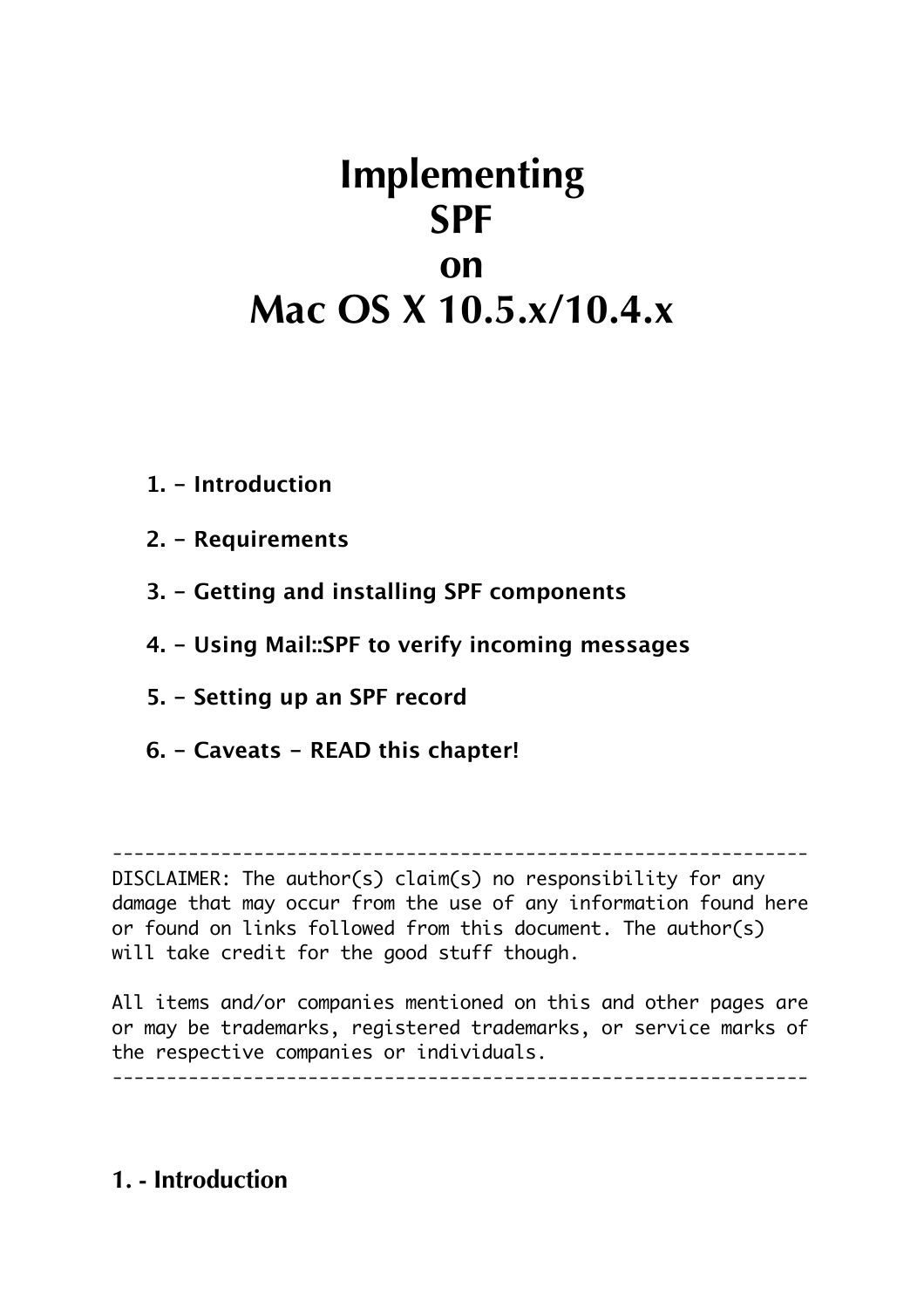The purpose of this document is to provide instructions on how to implement SPF on OS X 10.5.x/10.4.x Server.

You will not find many explanations as to why something is done one way or the other. Also, I will not discuss whether SPF is useful or not. This is a decision you must make for yourself. There are enough discussions about this available on the internet.

SPF functionality has two sides to it. First, it is used to verify if a sender domain is using SPF records and if the incoming mail came from an allowed mail server. Second, it allows you to publish your own SPF record for recipients to verify if mail came from an authorised server.

SPF functionality depends on several Perl modules and scripts to be installed.

Verification of the SPF record is done through amavisd-new/ SpamAssassin. This allows to integrate as closely as possible with the existing components on OS X 10.5.x/10.4.x server. It would be possible to check at the postfix level with a policy server, but it is trickier to implement and if done incorrectly can result in more spam coming in.

The SPF record on the other hand only needs to be added to your DNS.

NOTE: Although not mandatory, for Mac OS X 10.4.x it is strongly recommended you first update amavisd-new and SpamAssassin. This is not necessary for Mac OS X 10.5.x. Some of the Perl modules necessary, may conflict with older versions of amavisd-new. Instructions for installing updating amavisd-new and SpamAssassin on OS X 10.4.x server can be downloaded from http://osx.topicdesk.com/

This document will require you to use the command line. If you do not feel comfortable with using the command line, you should look for a ready made installer package or for somebody to assist you.

This document is written for Mac OS X 10.5.x/10.4.x. It does not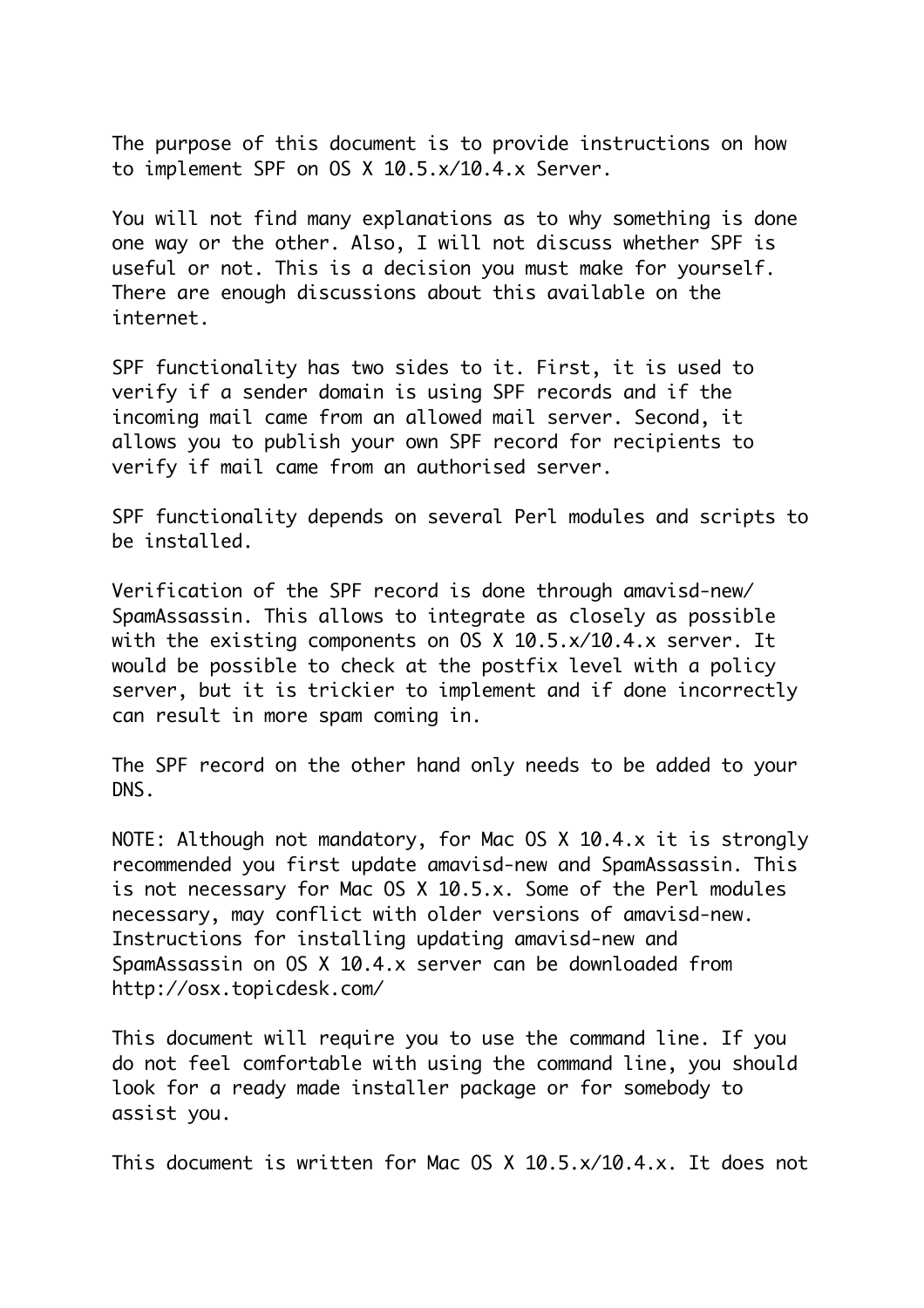apply to 10.3.x. as 10.3.x did not come with the same content filtering components pre-installed.

DISCLAIMER: Whatever you do based on this document, you do it at your own risk! Just in case you haven't understood: Whatever you do based on this document, you do it at your own risk!

This tutorial has been tested on a standard Mac OS X 10.5.x/ 10.4.x Server installation. If you have already tinkered with your system, be aware that things might differ. It is impossible for me to foresee all changes that one might have applied to a server.

This tutorial contains step-by-step instructions for the terminal. Although you could just type them in line by line, it is recommended you have a basic understanding of the terminal.

#### **2. - Requirements**

Before you get started, you need to make sure some basic requirements are met:

- You have made a backup of your system.
- You have the latest version of Apple's Developer Tools (Xcode 2.4 or higher for 10.4.x and XCode 3.0 or higher for 10.5.x) installed. Dev Tools are available on your Server DVD and as a free download from Apple's Developer Connection.
- You do have a backup
- You are running 10.5.x/10.4.x or greater
- Although not mandatory, for Mac OS X 10.4.x it is STRONGLY (very STRONGLY) recommended you first update amavisd-new and SpamAssassin.

Some of the Perl modules necessary, may conflict with older versions of amavisd-new and SpamAssassin. Instructions for updating amavisd-new and SpamAssassin on OS X 10.4.x server can be downloaded from http://osx.topicdesk.com/

- Familiarity with a command line editor or alternatively a GUI plain text editor (do NOT use Word or similar)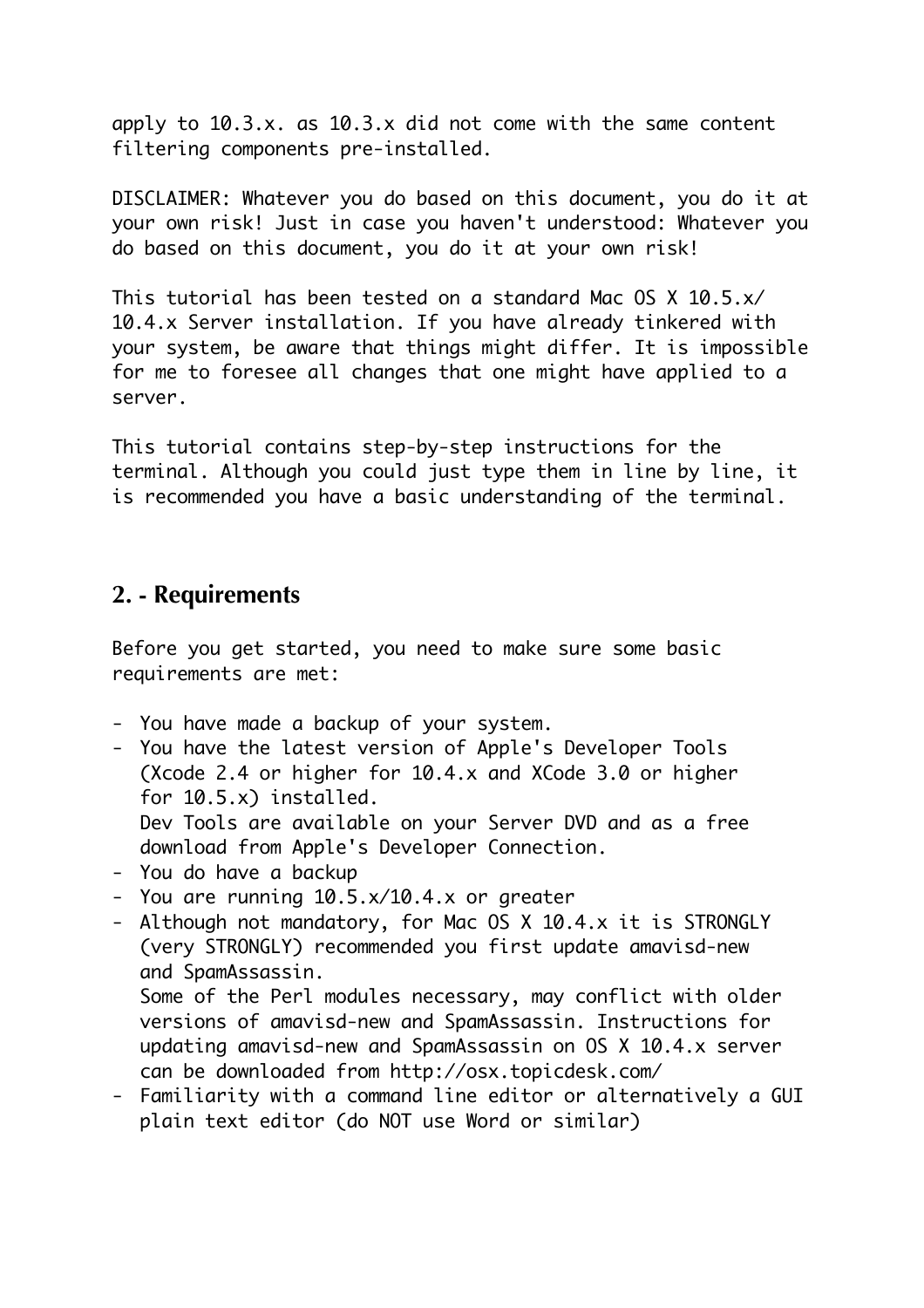#### **3. - Getting and installing SPF components**

This chapter will guide you through getting and installing the SPF component (and if required other components as well).

The component we will use is Mail::SPF (to be used with SpamAssassin for SPF verification). There are other tools and combinations available out there, but this one makes most sense for OS X 10.4.x server.

As mentioned, you will need a few perl modules to be able to use SPF. This chapter will guide you through getting and installing them.

So let's get going: Make sure you are logged in as root (or alternatively use sudo).

Install the latest version of Mail::SPF by issuing the following commands (*in oblique type*). Issue them one after the other making sure you do not miss any dots or slashes. Also note that the download URLs given may change in the future. In that case just replace the URLs in this document with the current ones.

NOTE: Lines wrapping without line spacing are a single command.

The easiest way to install them is by using CPAN.

*sudo perl -MCPAN -e shell*

If you have never used CPAN before you will be prompted to supply a few parameters. Just accept the default values. Once done, you should see the CPAN prompt (*cpan >*):

When at the CPAN prompt issue:

*o conf prerequisites\_policy ask*

This will prompt you when a modules relies on other prerequisites that have to be installed first. You should allow it to go ahead if asked.

Now you are ready to install the module(s). Be aware that some modules already exist on your server, but are outdated so it is best to install them all.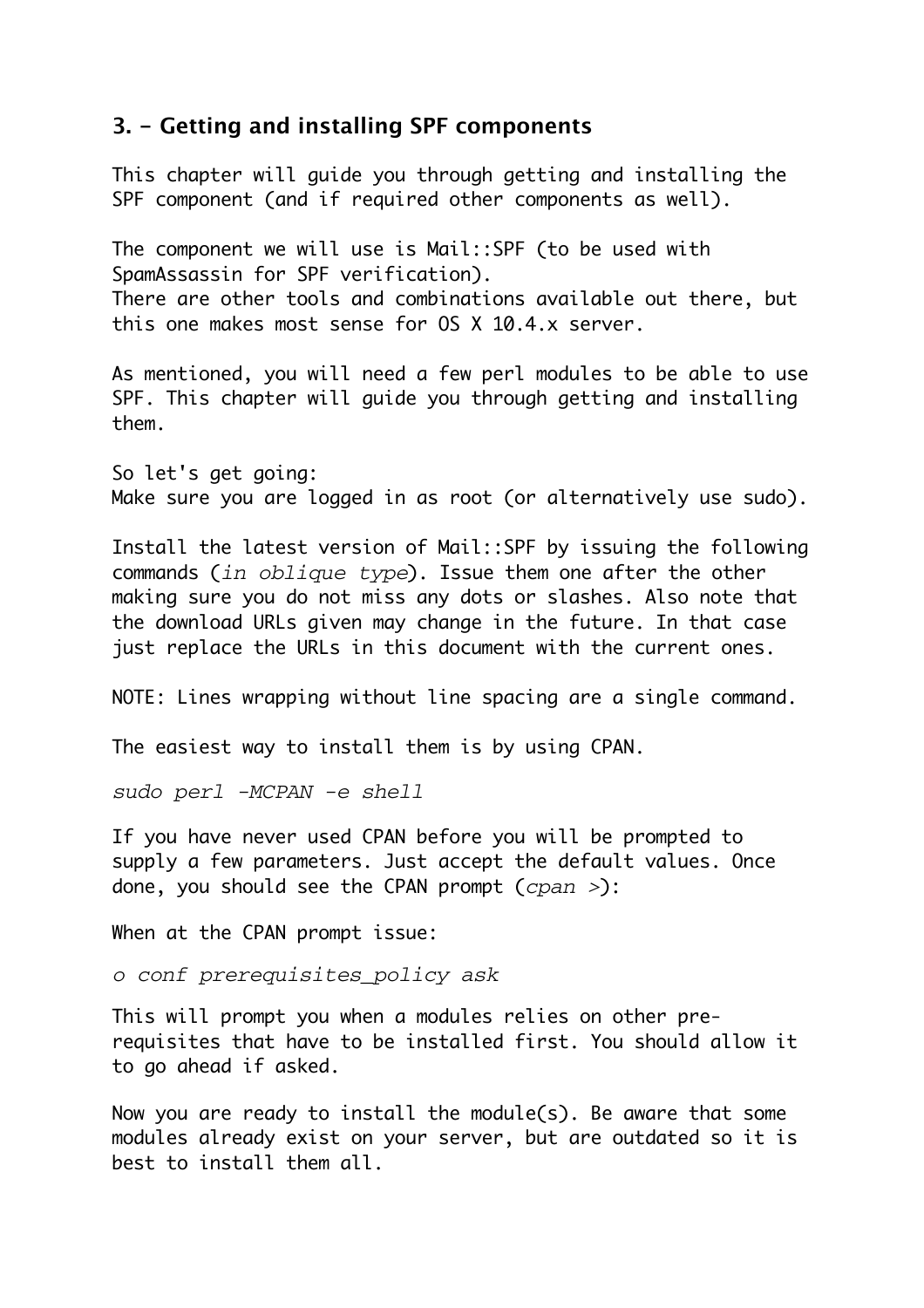Just issue:

*install Mail::SPF*

This should get Mail::SPF and all required modules and bring you back to the CPAN prompt.

Now issue

*exit*

to exit CPAN.

NOTE: It is possible that some of the modules will not install. In that case use "*force install*" instead of "*install*" at the CPAN prompt.

NOTE: If you had previously tried to use CPAN without having the Developer Tools installed, you will need to make sure that Developer Tools are now correctly installed and will also need to re-configure CPAN. To do so get to the CPAN prompt and issue:

*o conf init*

You will be prompted to supply a few parameters. Just accept the default values.

NOTE: If for some (unlikely) reason the required modules did not get installed, here is a list of what is needed. Just install them manually from the CPAN prompt.: *Test::More Net::DNS::Resolver::Programmable* (do NOT install on 10.5) *Error NetAddr::IP URI Net::DNS* (do NOT install on Mac OS X 10.5)

Now everything we need to use SPF has been installed.

The next step is to configure everything for verification of incoming messages and set up our SPF record.

NOTE: You can use incoming verification only, create an SPF record only or both. The choice is yours, they do not have to be used together.

**4. - Using Mail::SPF to verify incoming messages**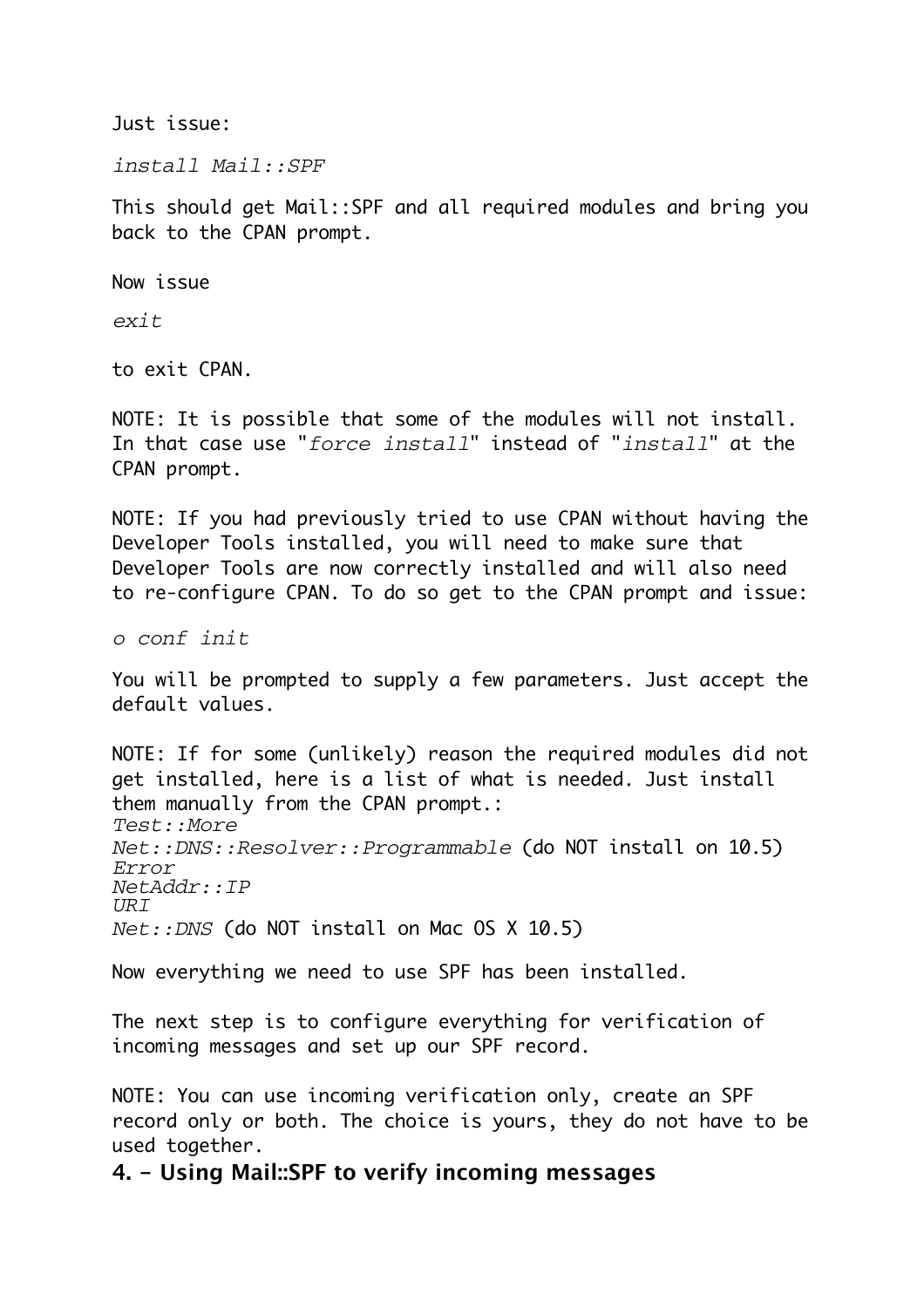As mentioned, we will use Mail::SPF together with SpamAssassin to verify incoming messages.

Depending on the version of SpamAssassin you have, you will need to either uncomment or add a few instructions.

Just edit */private/etc/mail/spamassassin/init.pre* and add or uncomment the following line:

*#loadplugin Mail::SpamAssassin::Plugin::SPF*

So that it looks like this:

*# SPF - perform SPF verification. # loadplugin Mail::SpamAssassin::Plugin::SPF*

When done save.

Having made changes to the SpamAssassin configuration that do require network access, we also need to make a change in: */etc/amavisd.conf*

Edit */etc/amavisd.conf* and change (Mac OS X 10.4.x only. 10.5.x is already set correctly):

*\$sa\_local\_tests\_only = 1;* to *\$sa\_local\_tests\_only = 0;*

When done save. Having made changes to the SpamAssassin configuration, we need to restart amavisd-new:

To do so issue:

*sudo /bin/launchctl unload /System/Library/ LaunchDaemons/org.amavis.amavisd.plist*

*sudo /bin/launchctl load /System/Library/LaunchDaemons/ org.amavis.amavisd.plist*

**4. - Using Mail::SPF to verify incoming messages** You may see the following error: "Workaround Bonjour: Unknown error: 0" It's due to a bug introduced in 10.4.7 and safe to ignore.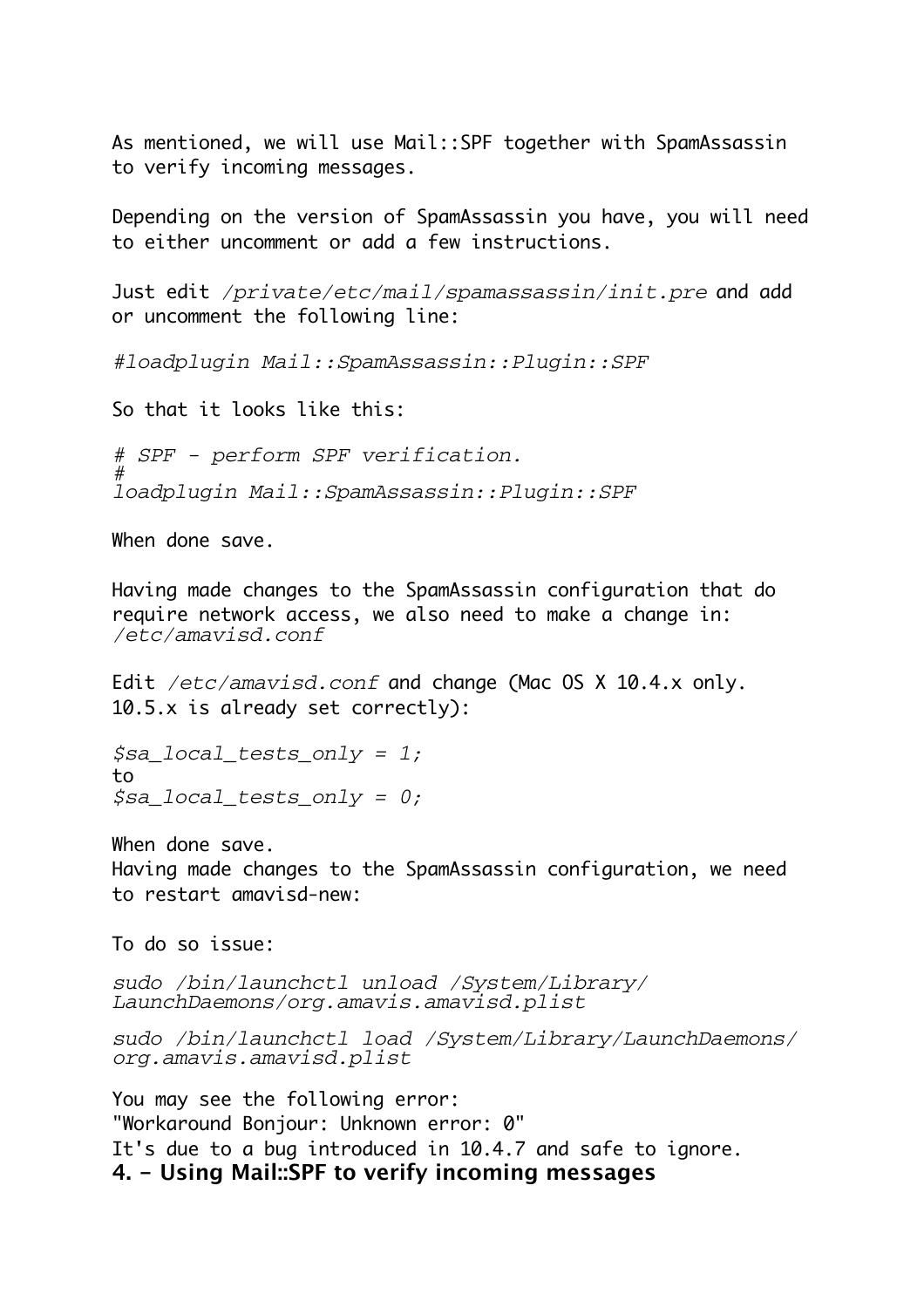Now everything is ready for incoming SPF verification. Send yourself an e-mail from a domain that uses SPF (e.g. gmail) and check the headers. You should see something along the lines of: *SPF\_PASS =0.001 SPF\_NEUTRAL=-0.001* in the X-Spam-Status Tests.

The scores are low on purpose by default. It is up to you to change them if you would like action to be taken based on this information.

Simply edit */private/etc/mail/spamassassin/local.cf* (or wherever you keep your score adjustments) and add:

*score SPF\_PASS 0.001 score SPF\_FAIL -0.001 score SPF\_NEUTRAL -0.001 score SPF\_SOFTFAIL 0.001 score SPF\_HELO\_PASS 0.001 score SPF\_HELO\_FAIL -0.001 score SPF\_HELO\_NEUTRAL -0.001 score SPF\_HELO\_SOFTFAIL -0.001*

(replace *0.001* with the score you want)

Remember to restart amavisd-new after score changes.

#### **5. - Setting up an SPF record**

You will now need to create an SPF record for your domain.

In its simplest form it would look something like this:

*yourdomain.tld. 0 IN TXT "v=spf1 ?all"*

If you don't know how to create your SPF record, you can use the wizard on openspf.org:

http://www.openspf.org/

Just enter your domain name and answer all sections.

 ${\bf \small{I}}$ o'god ${\tt \small{width}}$ othe ${\tt b}$ dg ${\tt t}$ ant ${\tt s}$ od ${\tt f}$ c ${\tt s}$ e ${\tt f}$ o ${\tt s}$ e, $7$ band ${\tt r}$ anther ${\tt t}$ be ${\tt l}$ gn ${\tt y}$ o ${\tt a}.$ in As I mentioned at the beginning of this document, I am not going getting it up and running on OS X Server. Everything else is